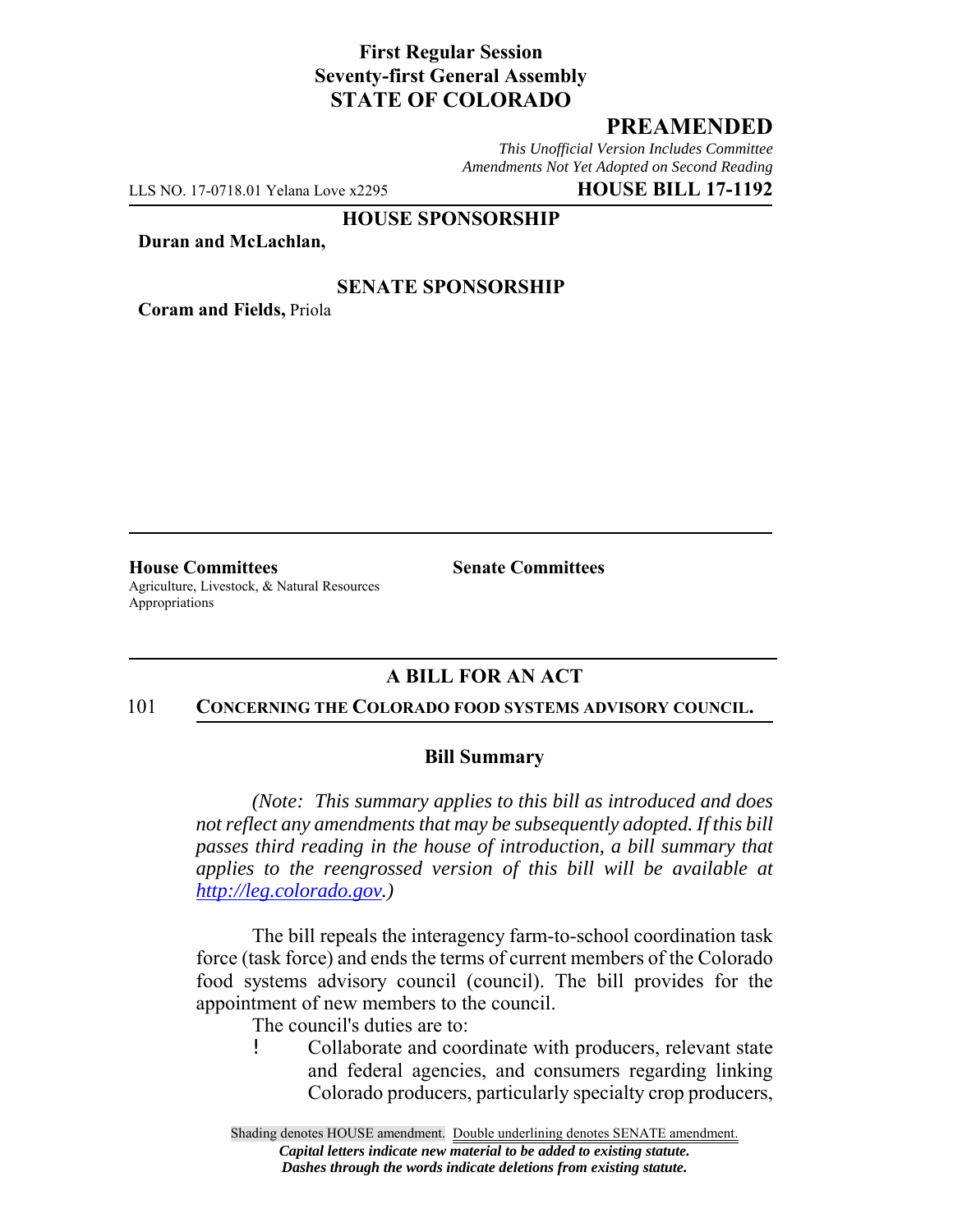with food and nutrition assistance programs;

- ! Collaborate with relevant state and federal agencies and other entities regarding the study, development, and recommendation of policies and methods to best implement the farm-to-school program;
- ! Collaborate with producers, relevant government agencies, educational institutions, nongovernmental organizations, and consumers regarding support for the recommendations in the Colorado blueprint for food and agriculture, and ensure that the blueprint, or its successor, is updated as needed;
- ! Conduct research regarding national best practices regarding food and nutrition assistance, direct and intermediated market development, and farm-to-school programs as well as other priorities determined by the council;
- ! Collaborate with, serve as a resource to, and receive input from local and regional food policy councils in the state;
- ! Explore methods of collecting and assessing statewide data relating to council activities and report the relevant information and data regarding council activities as required by current law; and
- ! Collaborate with the department of agriculture in leveraging existing domestic marketing programs that benefit Colorado agriculture.

The bill extends the repeal of the council from September 1, 2018, to September 1, 2022.

| $\mathbf{1}$   | Be it enacted by the General Assembly of the State of Colorado:       |
|----------------|-----------------------------------------------------------------------|
| $\overline{2}$ | <b>SECTION 1.</b> In Colorado Revised Statutes, add with amended      |
| 3              | and relocated provisions part 2 to article 1 of title 35 as follows:  |
| $\overline{4}$ | PART <sub>2</sub>                                                     |
| 5              | COLORADO FOOD SYSTEMS ADVISORY COUNCIL                                |
| 6              | [Formerly 24-37.3-101] Legislative declaration.<br>$35 - 1 - 201$ .   |
| $\overline{7}$ | (1) The general assembly hereby finds and declares that:              |
| 8              | (a) In September 2009, the federal centers for disease control and    |
| 9              | prevention reported that no state in the United States was meeting    |
| 10             | national goals for the amount of fruits and vegetables that Americans |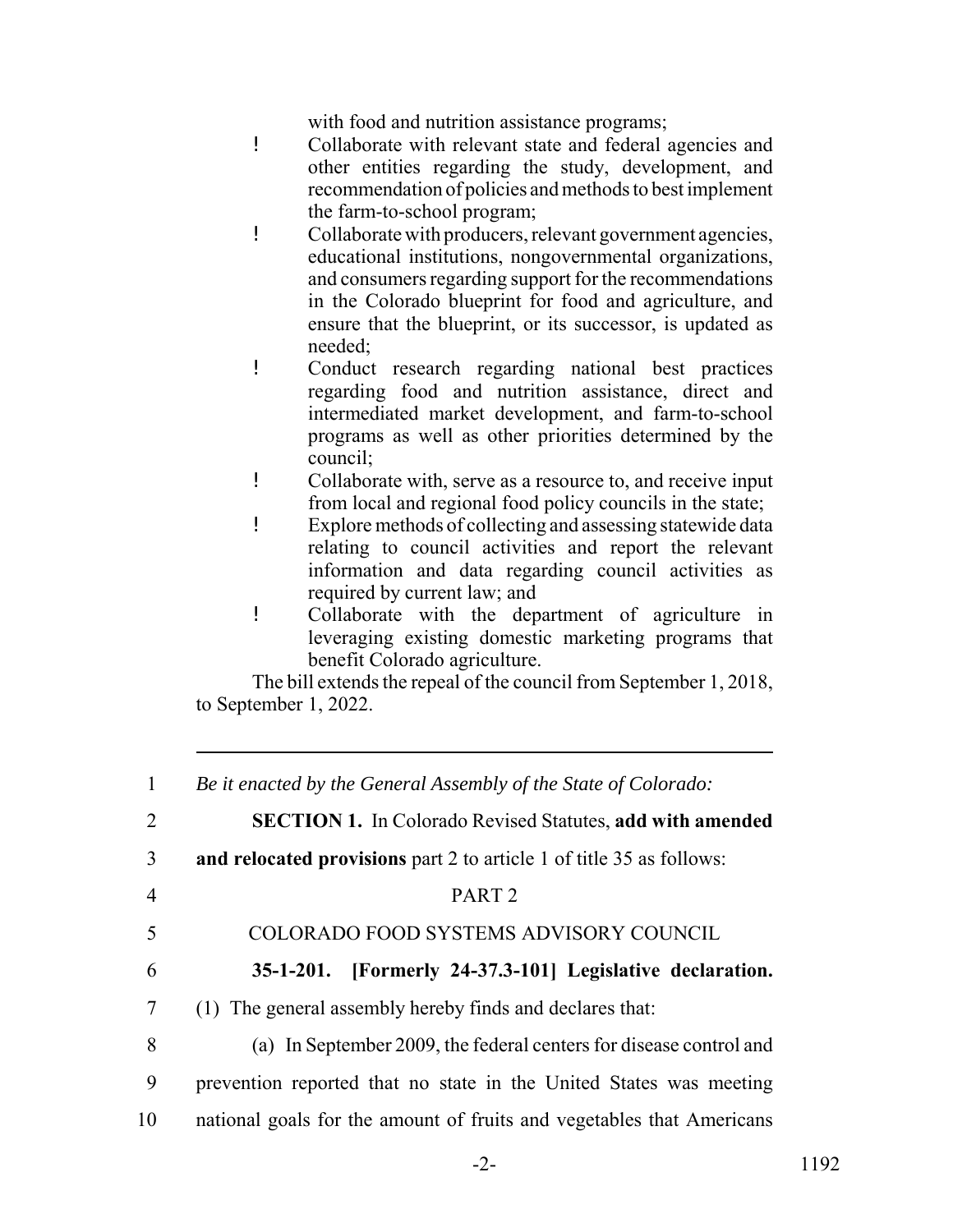should be eating. As a result, the centers for disease control and prevention identified the creation of food policy councils, consisting of multi-stakeholder organizations, as an effective way to support system changes to improve local, regional, and state food economies.

 (b) Food councils formed in other states have been effective in bringing together a broad array of food-related government and nongovernment constituencies to employ a food systems approach that facilitates evaluation and program development at every stage of the food process from farm to table;

 (c) Formation of a state food advisory council is intended to benefit Colorado agriculturists and others involved in all aspects of agricultural production;

 (d) Creation of a state food advisory council will provide increased focus on the economic development opportunities of Colorado's food system along with improvements to agricultural production, community well-being, and public health; AND

 (e) Nothing in this article PART 2 is intended to impede, cause harm to, or limit conventionally produced agricultural products or the persons who produce them.

 (2) The general assembly further finds that building local, regional, and state food economies will create jobs, stimulate statewide economic development, and circulate money from local food sales within local communities. The general assembly finds that building robust, resilient, and long-term local food economies in Colorado will preserve and protect the natural environment, increase consumer access to fresh, healthy, and safe foods, and provide greater food security for all Coloradans.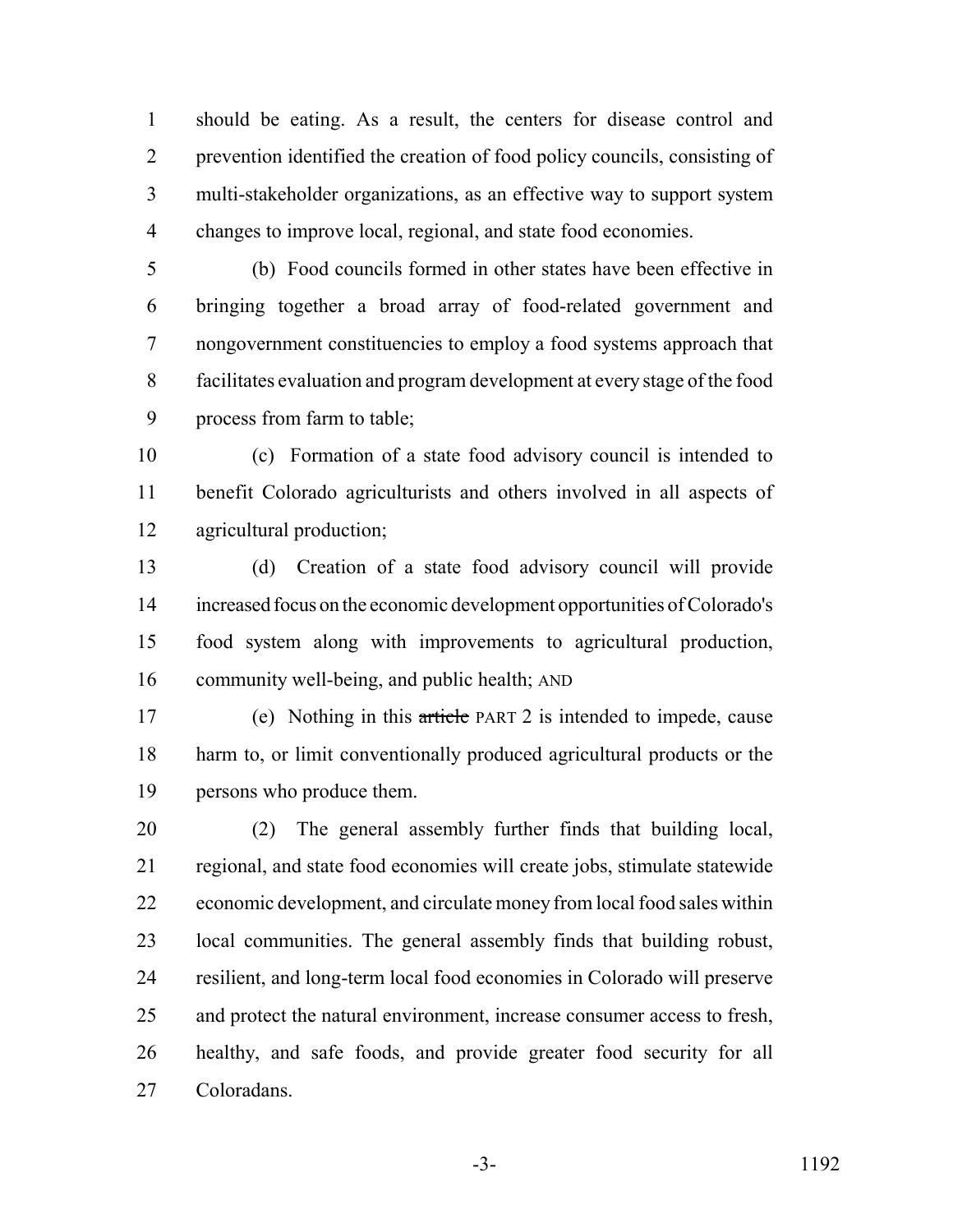**35-1-202. Definitions.** AS USED IN THIS PART 2, UNLESS THE CONTEXT OTHERWISE REQUIRES:

 (1) "FARM-TO-SCHOOL PROGRAM" MEANS A PROGRAM THAT ENCOURAGES THE ACQUISITION AND USE OF LOCALLY GROWN, PRODUCED, AND PROCESSED AGRICULTURAL PRODUCTS BY SCHOOLS IN ORDER TO PROVIDE HEALTHY, LOCAL FOOD PRODUCTS TO STUDENTS AND BENEFIT THE STATE'S AGRICULTURAL INDUSTRY.

 (2) "FOOD AND NUTRITION ASSISTANCE" MEANS FEDERAL AND COMMUNITY-BASED FOOD PROGRAMS THAT PROVIDE FOOD DIRECTLY, OR SUPPLEMENTAL INCOME TO PURCHASE FOOD, TO ELIGIBLE LOW-INCOME CITIZENS.

 (3) "SCHOOL" MEANS EARLY CARE INSTITUTIONS THROUGH HIGHER EDUCATION.

 **35-1-203. [Formerly 24-37.3-102] Colorado food systems advisory council - created - membership - terms - vacancies.** 16 (1) There is hereby established in the department of agriculture the 17 Colorado food systems advisory council, referred to in this article PART 2 as the "council". The council is created as an advisory committee to 19 foster a STRENGTHEN healthy food supply available to ACCESS FOR all 20 Colorado residents while enhancing the state's agricultural and natural resources, encouraging economic growth, expanding the viability of 22 agriculture, and improving the health of our communities and residents. 23 The council's role is to make recommendations to the general assembly 24 and to the appropriate regulatory agencies, not to create policy. The council shall use a method of dialogue and consensus decision-making to 26 arrive at its recommendations THROUGH COLORADO AGRICULTURE AND LOCAL FOOD SYSTEMS AND ECONOMIES.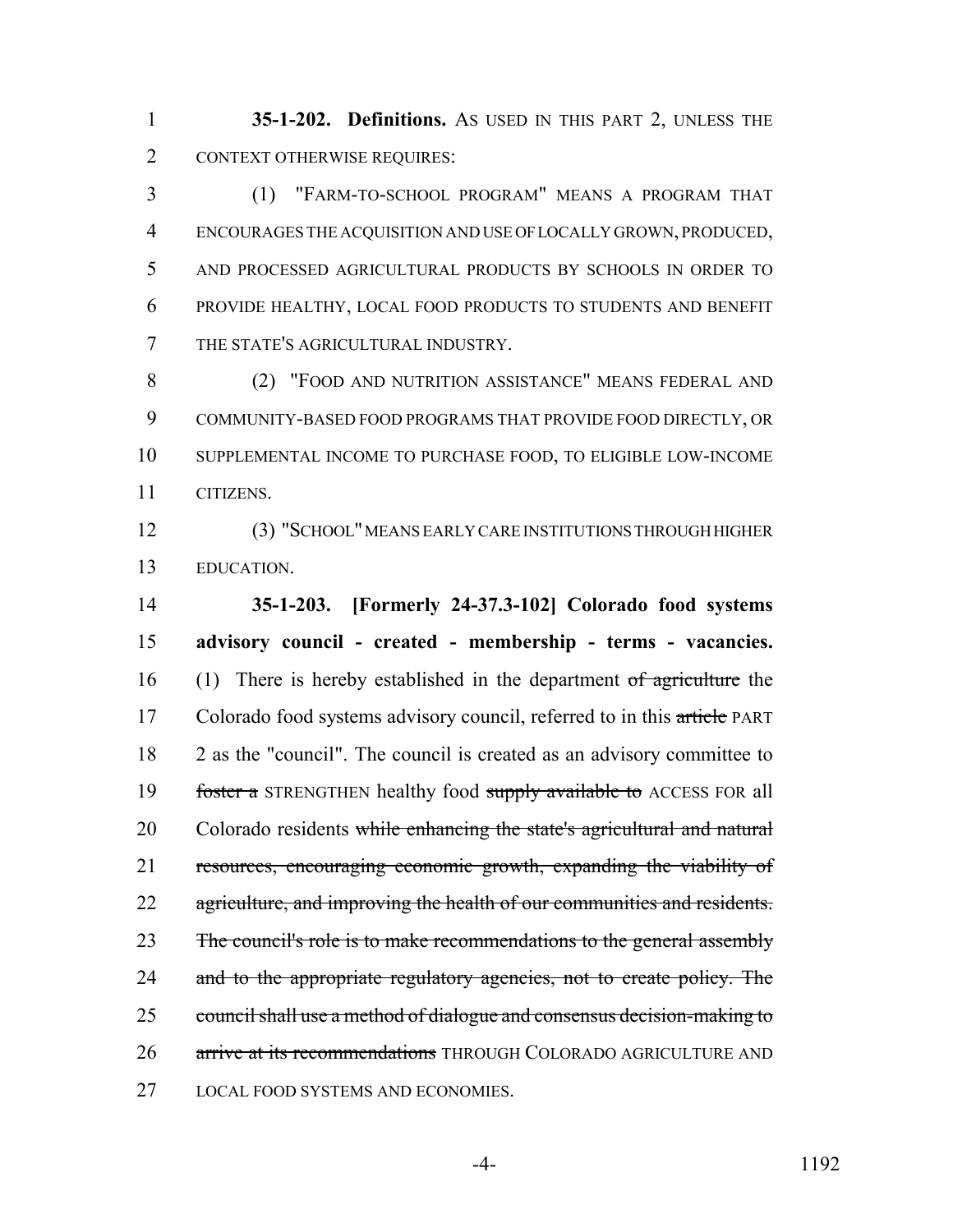- 1 (2) The council consists of: fifteen members as follows: 2 (a) The executive director, or his or her designee, of each of the 3 following state departments FOLLOWING MEMBERS APPOINTED AS 4 INDICATED:
- 5 (I) ONE REPRESENTATIVE OF THE DEPARTMENT OF EDUCATION, 6 APPOINTED BY THE COMMISSIONER OF EDUCATION;

7 (I) (II) ONE REPRESENTATIVE OF the department of public health 8 and environment, APPOINTED BY THE EXECUTIVE DIRECTOR OF THE 9 DEPARTMENT OF PUBLIC HEALTH AND ENVIRONMENT;

10 **(H) (III)** ONE REPRESENTATIVE OF the department, of agriculture 11 APPOINTED BY THE COMMISSIONER;

12 (HH) (IV) ONE REPRESENTATIVE OF the department of human 13 services, APPOINTED BY THE EXECUTIVE DIRECTOR OF THE DEPARTMENT 14 OF HUMAN SERVICES;

15 (IV) The department ONE REPRESENTATIVE of education THE 16 COLORADO STATE UNIVERSITY EXTENSION SERVICES PROGRAM, 17 APPOINTED BY THE DIRECTOR OF THE COLORADO STATE UNIVERSITY 18 EXTENSION SERVICES PROGRAM; AND

 (VI) ONE REPRESENTATIVE OF THE COLORADO OFFICE OF ECONOMIC DEVELOPMENT AND INTERNATIONAL TRADE, APPOINTED BY THE 21 EXECUTIVE DIRECTOR OF THE OFFICE OF ECONOMIC DEVELOPMENT AND INTERNATIONAL TRADE;

- 23 (b) Eleven Members appointed by the governor who represent and 24 have expertise in one of seven functional areas of food systems, OR HIS OR 25 HER DESIGNEE as follows:
- 26 (I) Two members who represent nutrition and health ARE 27 RECIPIENTS OF A FEDERAL FOOD ASSISTANCE PROGRAM, AT LEAST ONE OF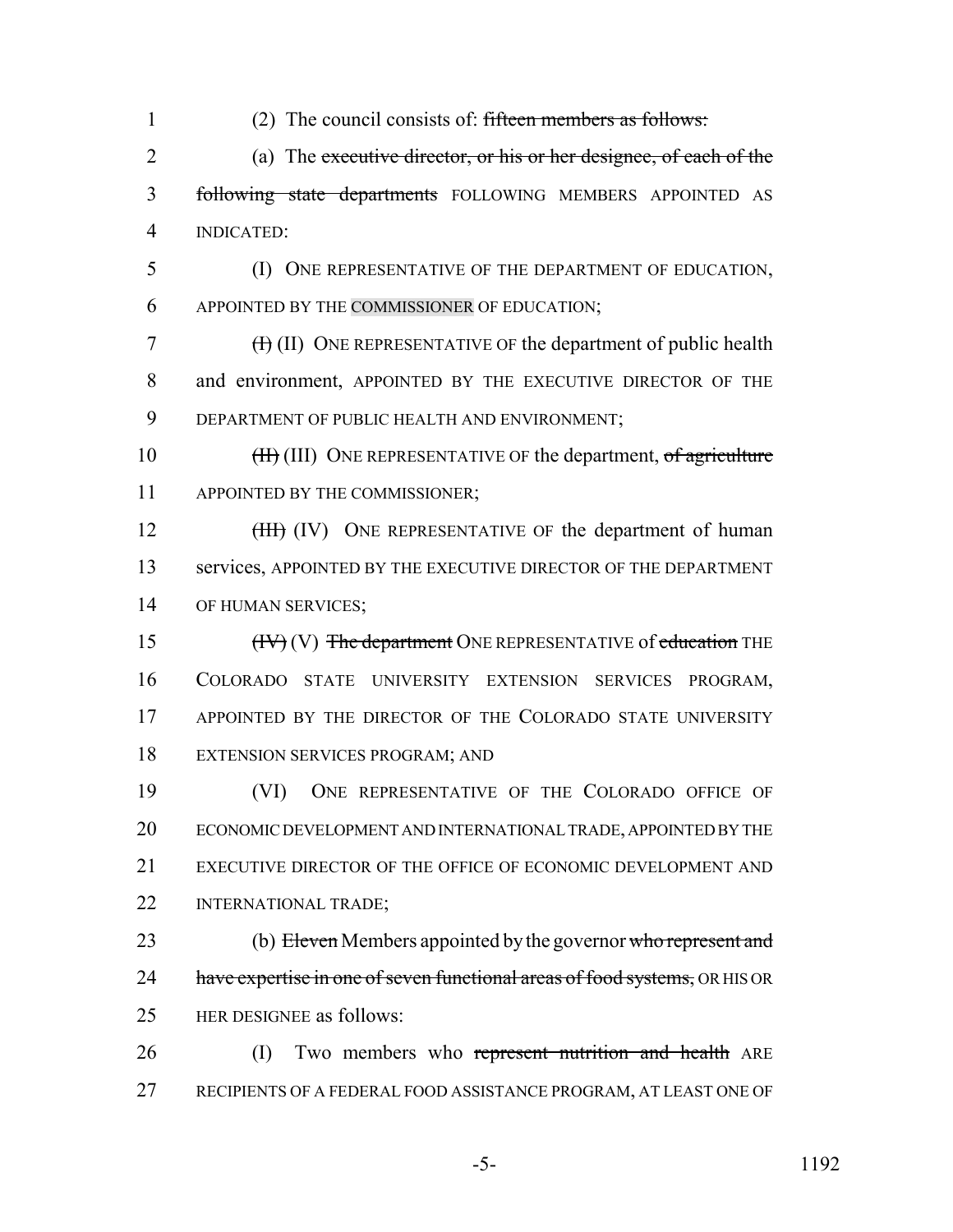WHOM IS A RECIPIENT OF THE SUPPLEMENTAL NUTRITION ASSISTANCE PROGRAM;

 (II) Three members who represent DIFFERENT SECTORS OF 4 agricultural production, at least one of whom represents a large producer 5 and one a small producer SELLS AGRICULTURAL PRODUCTS TO A PUBLIC SCHOOL OR SCHOOL DISTRICT;

 (III) One member who represents small food wholesalers or food retailers and one member who represents large food wholesalers or food 9 retailers, of which one of the two members may represent both small and large food wholesalers or food retailers;

11 (IV) One member who represents A STATEWIDE anti-hunger and 12 food assistance programs ASSOCIATION;

13 (V) One member TWO MEMBERS who is ARE knowledgeable about 14 a local, state, or federal agency, and who has ONE OF WHOM HAS EXPERTISE IN FEDERAL FOOD AND NUTRITION SERVICE PROGRAMS AND ONE OF WHOM HAS expertise in rural community and regional development programs or community and economic development programs;

 (VI) One member from an academic institution who specializes in economic systems, agriculture, or health care;

20 (VII) The director of the Colorado state university extension 21 services program or his or her designee. TWO MEMBERS WHO ARE SCHOOL 22 FOOD SERVICE DIRECTORS, ONE OF WHOM REPRESENTS KINDERGARTEN THROUGH TWELFTH GRADE EDUCATION AND ONE OF WHOM REPRESENTS HIGHER EDUCATION;

 (VIII) ONE MEMBER WHO REPRESENTS A LOCAL, NONPROFIT, COMMUNITY ORGANIZATION ENGAGED IN FARM-TO-SCHOOL OR LOCAL FOOD SYSTEMS;

-6- 1192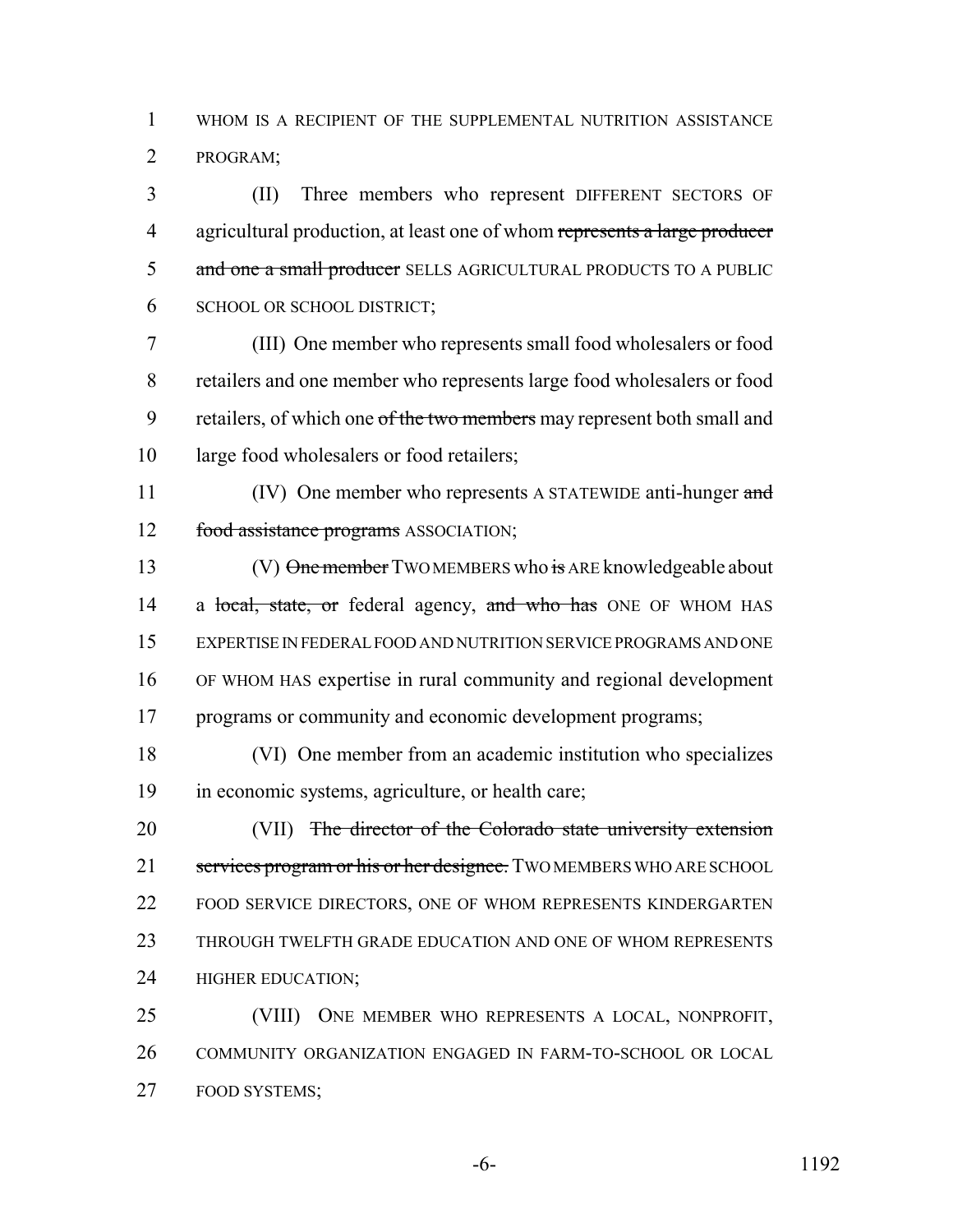1 (IX) ONE MEMBER WHO REPRESENTS A FOOD DISTRIBUTOR OF A FOOD HUB;

 (X) ONE MEMBER WHO IS KNOWLEDGEABLE ABOUT NUTRITION, PREFERABLY A PHYSICIAN LICENSED PURSUANT TO ARTICLE 36 OF TITLE 12 OR A REGISTERED DIETICIAN;

 (XI) ONE STATEWIDE FOOD ACCESS ASSOCIATION REPRESENTATIVE; AND

(XII) ANY NUMBER OF EX OFFICIO, NONVOTING MEMBERS.

 (3) In making appointments to the council, the governor APPOINTING AUTHORITIES shall ensure, TO THE EXTENT POSSIBLE, that the 11 membership of the council includes geographic representation from all 12 areas of the state. The governor shall also consider appointing persons who have expertise in more than one functional area. No more than five 14 members of the council appointed by the governor shall be members of 15 the same political party OF URBAN AND RURAL AREAS OF THE STATE AND A BALANCE OF EXPERTISE, BOTH GOVERNMENTAL AND NONGOVERNMENTAL, IN ISSUES RELATING TO COLORADO'S FOOD SYSTEMS, WITH AN EMPHASIS ON PROMOTING HEALTHY FOOD ACCESS.

 (4) Each member of the council who is appointed pursuant to subsection (2) of this section shall serve at the pleasure of the appointing authority who appointed the member. Each member of the council shall serve a three-year term; except that the governor shall appoint four members to serve two-year terms. THE APPOINTING AUTHORITY MAY REAPPOINT THE MEMBER FOR ONE ADDITIONAL THREE-YEAR TERM.

 (5) THE TERMS OF THE COUNCIL MEMBERS APPOINTED PRIOR TO 26 THE EFFECTIVE DATE OF THIS SECTION EXPIRE ON AUGUST 30, 2017. The 27 appointing authorities shall make their initial appointments to the council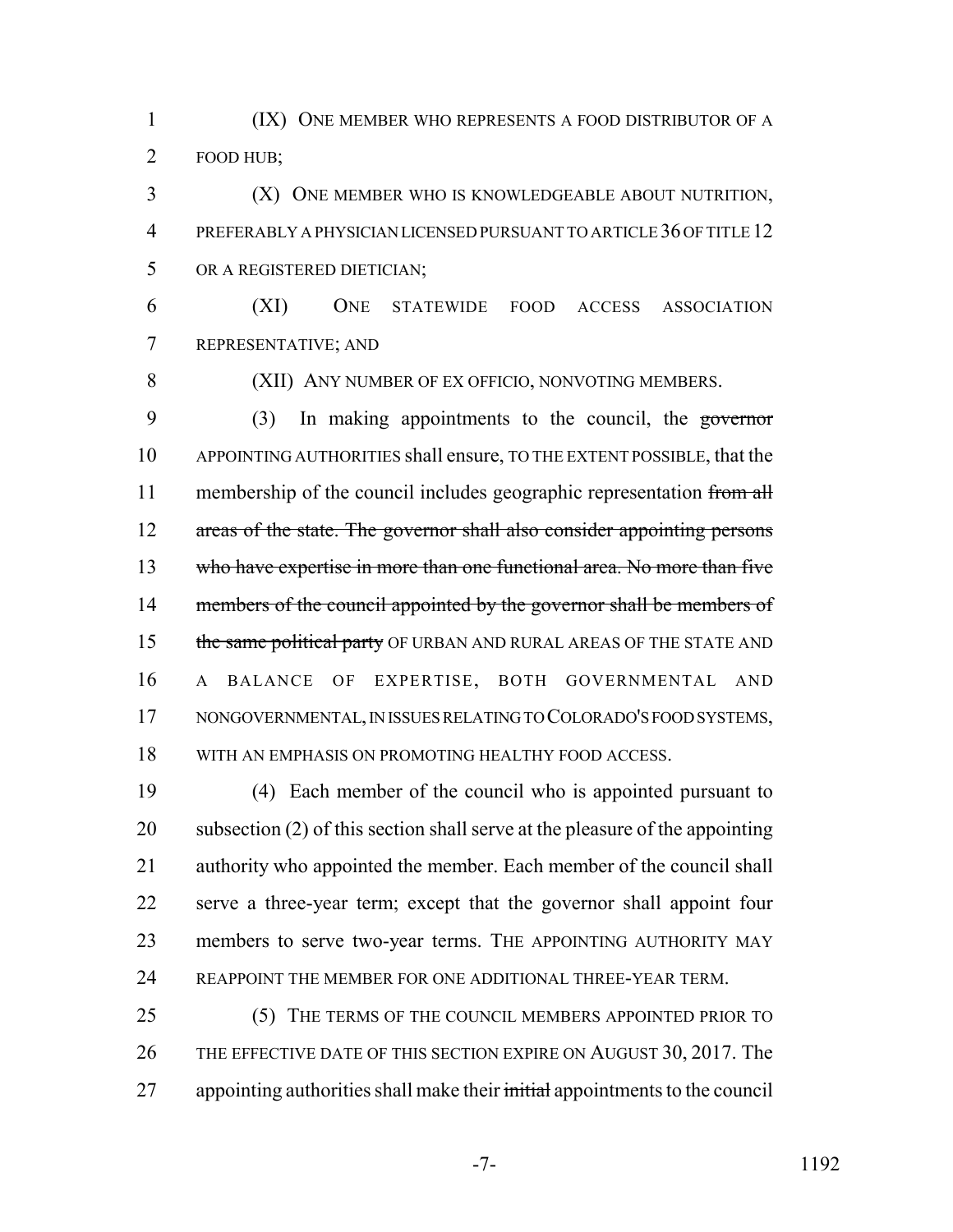1 AS SPECIFIED IN SUBSECTION (2) OF THIS SECTION no later than  $\theta$ ctober 1,  $2 \frac{2010}{2015131}$ , 2017.

 (6) Any vacancy on the council shall be filled in the same manner 4 in which the original appointment was made, and the term shall be IS for 5 the balance of the unexpired term of the member whose term POSITION ON THE COUNCIL is vacant.

 (7) A majority of the members of the council shall elect a chair and a vice-chair, who shall serve for two-year terms. A member of the council who is an executive director of a state department or his or her designee may be elected to be a chair or a vice-chair of the council, but 11 both positions shall not be held at the same time by members who are executive directors of state departments or their designees.

 (8) Each member of the council shall serve without compensation but may be reimbursed from the food systems advisory council fund created in section 24-37.3-105 35-1-206 for actual and necessary subsistence and travel expenses incurred in the performance of his or her duties as a member of the council.

 (9) The chair shall call the meetings and notify the members of 19 each meeting being called at least seven days in advance. Meetings shall MUST be held as often as the chair deems necessary but not less than four 21 times each calendar year. A quorum for the transaction of business 22 consists of seven members of the council THE COUNCIL SHALL ADOPT POLICIES AND PROCEDURES NECESSARY TO CARRY OUT ITS DUTIES.

 **35-1-204. [Formerly 24-37.3-103] Council - purpose and duties.** (1) The purpose PURPOSES of the council is INCLUDE, BUT ARE 26 NOT LIMITED to:

(a) Identify and use existing studies of the food system and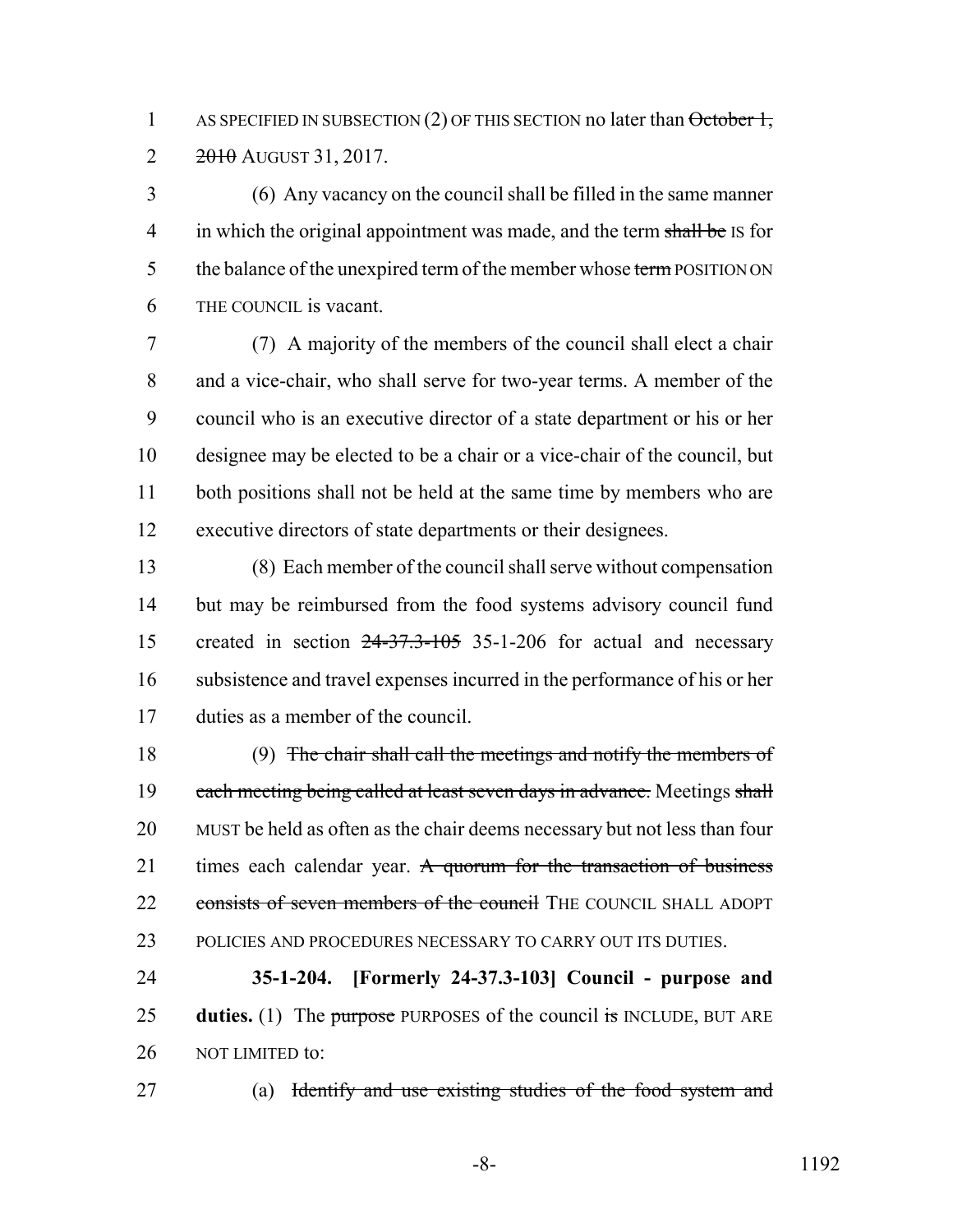1 examples of best practices, whenever possible; COLLABORATING AND COORDINATING WITH PRODUCERS, RELEVANT STATE AND FEDERAL AGENCIES, AND CONSUMERS REGARDING LINKING COLORADO PRODUCERS, PARTICULARLY SPECIALTY CROP PRODUCERS, WITH FOOD AND NUTRITION ASSISTANCE PROGRAMS, INCLUDING:

 (I) FUNCTIONING AS AN INTERAGENCY LIAISON BETWEEN RELEVANT STATE AGENCIES AND PRODUCERS REGARDING POINT-OF-SALE TECHNOLOGY TO ENSURE USER-FRIENDLY TRANSACTIONS AND EXAMINING AND SUPPORTING CHANGES IN INSTITUTIONAL PROCUREMENT PRACTICES; AND

 (II) COLLABORATING WITH RELEVANT STATE AGENCIES IN CONDUCTING OUTREACH TO PRODUCERS, DIRECT MARKETS, AND CONSUMERS;

 (b) Work with other task forces, committees, or organizations that are pursuing initiatives or studies similar to the purposes and duties 16 outlined in this article and develop relationships with other task forces, committees, or organizations to collaborate on similar efforts; COLLABORATING WITH RELEVANT STATE AND FEDERAL AGENCIES AND OTHER ENTITIES REGARDING THE STUDY, DEVELOPMENT, AND RECOMMENDATION OF POLICIES AND METHODS TO BEST IMPLEMENT THE FARM-TO-SCHOOL PROGRAM, INCLUDING:

**(I)** ADVISING FARM-TO-SCHOOL PROGRAMS AND EXPANDING FOOD-FOCUSED EDUCATION PROGRAMS, INCLUDING OFFERING ASSISTANCE IN IDENTIFYING SOURCES FOR SUPPORTING INFRASTRUCTURE, MARKETING, EDUCATION, TRAINING, TECHNICAL ASSISTANCE, FUNDING, AND OTHER RESOURCES;

(II) IDENTIFYING, DESIGNING, OR MAKING AVAILABLE TRAINING

-9- 1192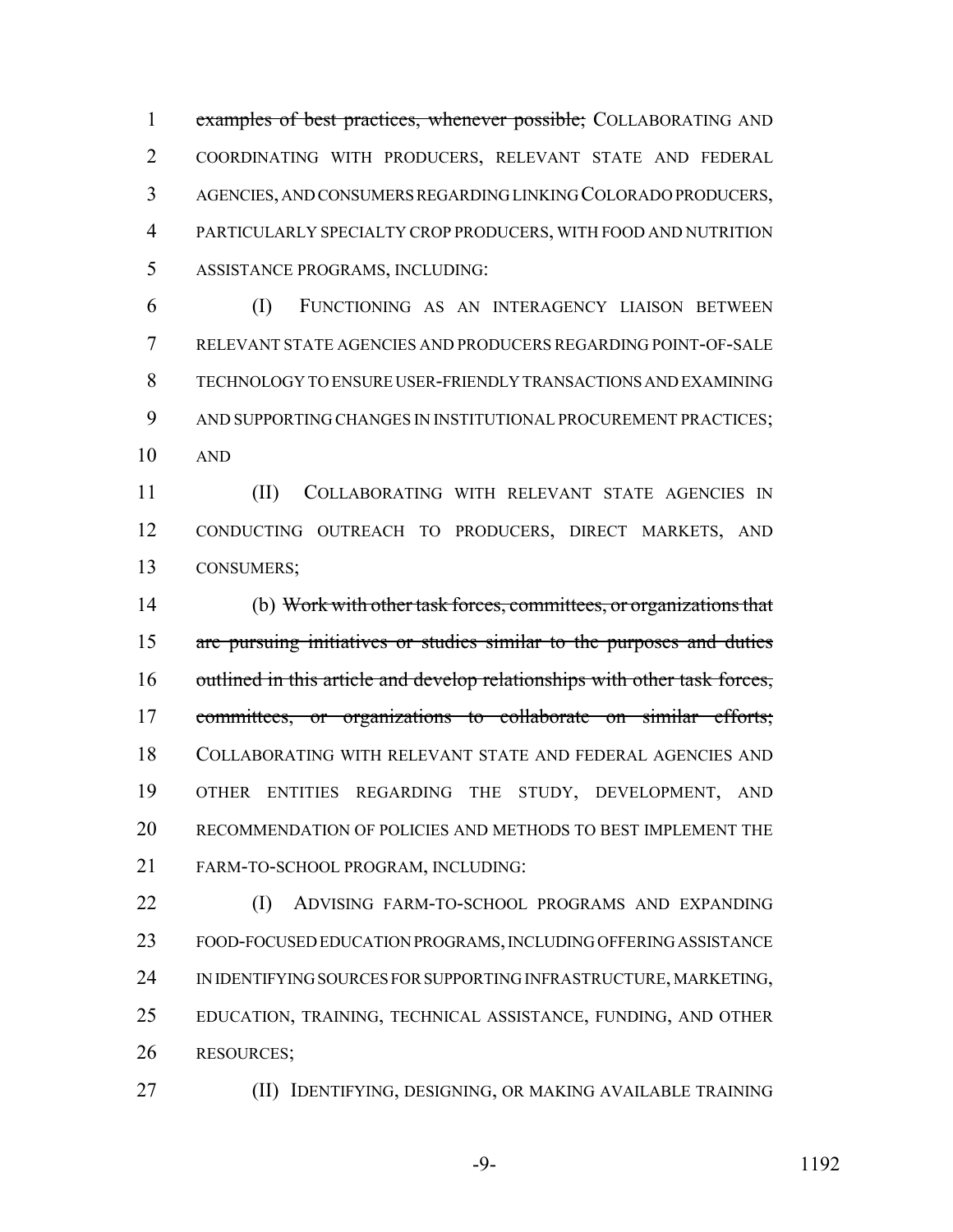PROGRAMS TO LOCAL PRODUCERS AND SCHOOLS REGARDING THE MARKETING AND PROCUREMENT OF LOCAL FOODS BY SCHOOL DISTRICTS;

 (III) ADVISING SCHOOL DISTRICTS ON METHODS BY WHICH A SCHOOL DISTRICT MAY IMPROVE FACILITIES TO ALLOW FOR THE PURCHASE AND USE OF MINIMALLY PROCESSED AND FRESH, LOCALLY PRODUCED FOODS IN SCHOOL MEALS; AND

 (IV) ASSISTING SCHOOL FOOD SERVICES IN ESTABLISHING PROCEDURES, RECIPES, MENU ROTATION, AND OTHER INTERNAL PROCESSES THAT ACCOMMODATE THE USE OF LOCALLY GROWN FOODS IN PUBLIC SCHOOLS;

 (c) Develop local food recommendations that promote the building of robust, resilient, and long-term local food economies COLLABORATING WITH PRODUCERS, RELEVANT GOVERNMENT AGENCIES, EDUCATIONAL INSTITUTIONS, NONGOVERNMENTAL ORGANIZATIONS, AND CONSUMERS REGARDING SUPPORT FOR THE RECOMMENDATIONS IN THE COLORADO BLUEPRINT FOR FOOD AND AGRICULTURE, AND ENSURING THAT 17 THE BLUEPRINT, OR ITS SUCCESSOR, IS UPDATED AS NEEDED;

 (d) Develop recommendations regarding hunger and food access CONDUCTING RESEARCH REGARDING NATIONAL BEST PRACTICES REGARDING FOOD AND NUTRITION ASSISTANCE, DIRECT AND INTERMEDIATED MARKET DEVELOPMENT, AND FARM-TO-SCHOOL PROGRAMS AS WELL AS OTHER PRIORITIES DETERMINED BY THE COUNCIL;

23 (e) Collaborate COLLABORATING with, serve SERVING as a 24 resource to, and receive RECEIVING input from local and regional food policy councils in the state;

 (f) EXPLORING METHODS OF COLLECTING AND ASSESSING STATEWIDE DATA RELATING TO COUNCIL ACTIVITIES AND REPORTING THE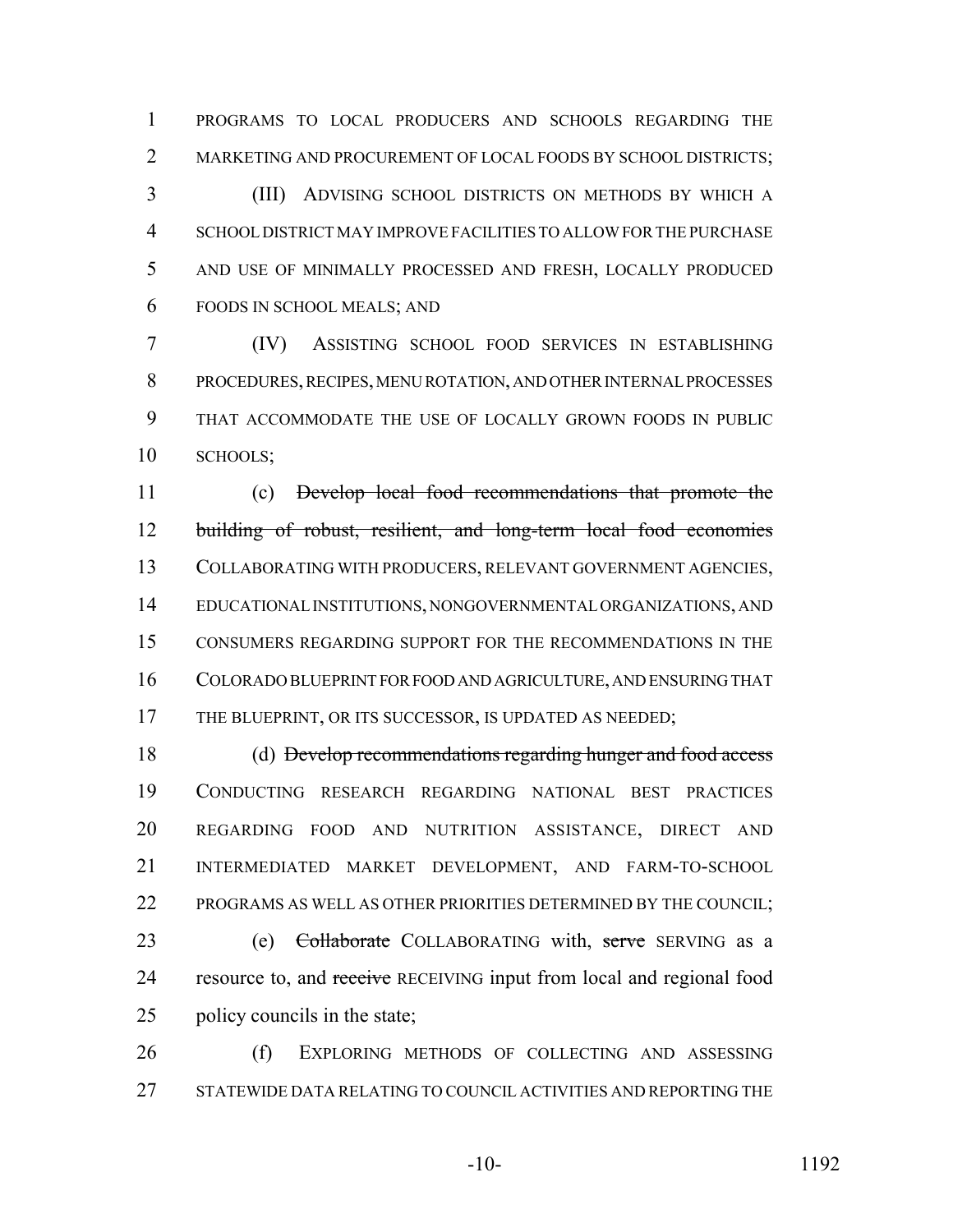1 RELEVANT INFORMATION AND DATA REGARDING COUNCIL ACTIVITIES AS 2 REQUIRED BY SECTION 35-1-207; AND

3 (f) (g) Collaborate COLLABORATING with the department of 4 agriculture in promoting the LEVERAGING EXISTING DOMESTIC marketing 5 program known as "Colorado Proud", which helps consumers, 6 restaurants, and retailers to identify and purchase PROGRAMS THAT 7 BENEFIT Colorado food and agricultural products; and AGRICULTURE.

8 (g) Develop recommendations for actions that state and local 9 governments, businesses, agriculturists, and consumers can take to build 10 robust, resilient, and long-term local food economies.

11 (2) In developing its recommendations, the council shall consider, 12 but not be limited to, the following areas of interest:

13 (a) (I) An examination of foods made available to children, 14 including those in public schools, and consideration of ways to improve 15 the nutritional quality of those foods and increase children's access to 16 locally grown foods.

17 (II) In designing recommendations to improve school nutrition 18 and increase access to locally grown foods, the council shall incorporate 19 input from, and coordinate with the work of, the Colorado campaign to 20 end childhood hunger by 2015, initiated by executive order of the 21 governor.

22 (b) A study of efforts to make local, healthy, and safe foods 23 available under public assistance programs, including the possibility of 24 using electronic benefit cards for the supplemental nutrition assistance 25 program (SNAP) and federal farmers' market nutrition program (FMNP) 26 coupons at local farmers' markets;

27 (c) An in-depth examination of local and regional efforts to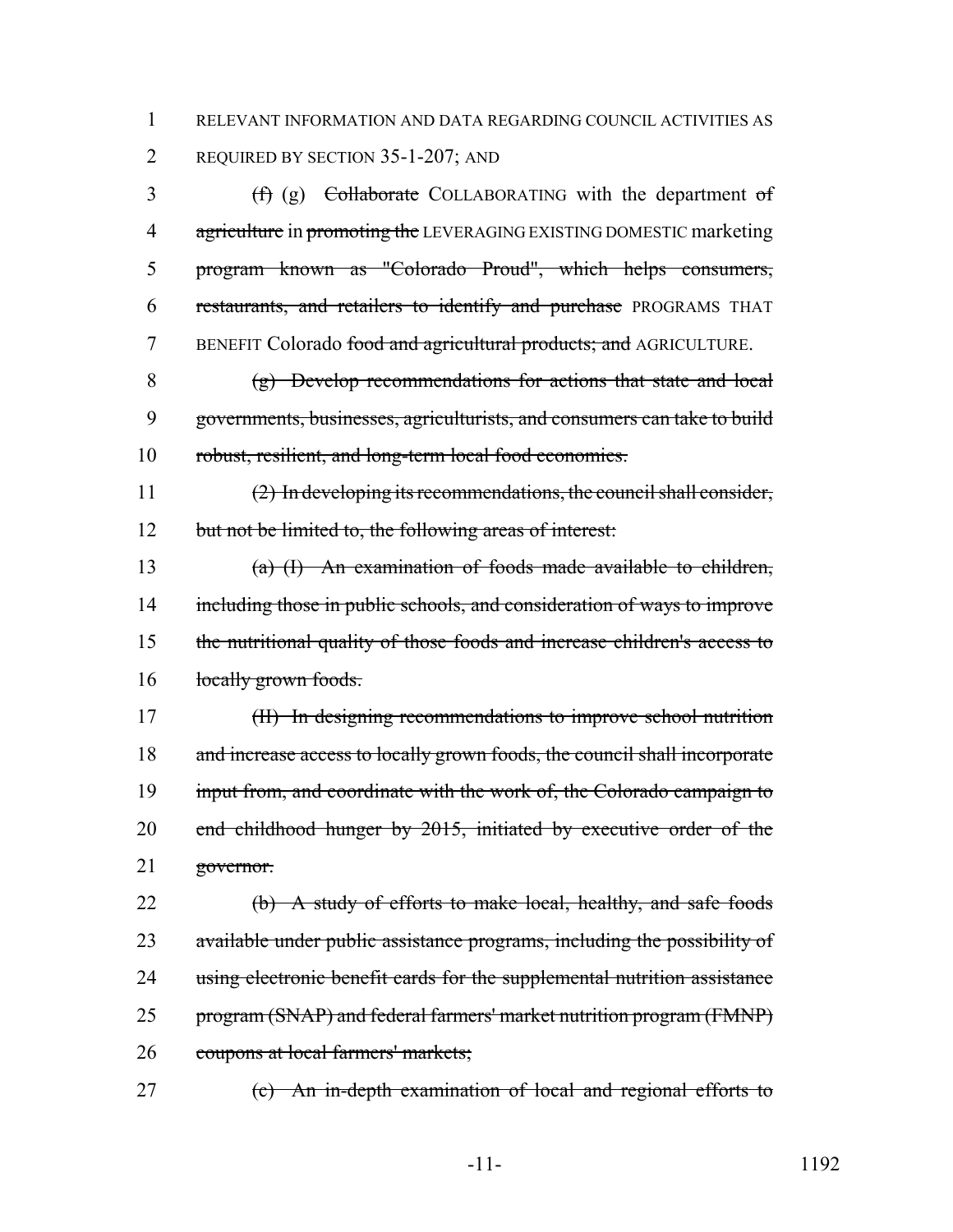strengthen and develop robust, resilient, and long-term local food economies by supporting and promoting urban, suburban, and rural agricultural production; identifying and developing solutions to regulatory and policy barriers; and strengthening local infrastructure and entrepreneurial efforts;

 (d) The potential impacts that the production of local, healthy, and safe foods would have on economic development in Colorado, including both the direct impacts for the producers of local food and the actual and potential indirect impacts, such as encouraging restaurants to feature 10 locally raised agricultural products and promoting food and wine tourism;  $\qquad$  and

 (e) Any other issues the council, by consensus, considers pertinent.

 **35-1-205. [Formerly 24-37.3-104] Subcommittees of the council.** (1) (a) The council may create subcommittees, as the council deems necessary, to carry out the work of the council. These 17 subcommittees may include but are not limited to:

18 (I) Local and regional food councils;

(II) Local government;

 (III) School districts, the members of which shall include persons with expertise in nutrition and in school financing; and

**(IV)** A coordination subcommittee to collaborate with other task forces, committees, and organizations, including the interagency farm-to-school coordination task force created in section 22-82.6-104, 25 <del>C.R.S.</del>

 (b) The subcommittees shall include representatives of the council 27 and may include persons appointed by the chair and the vice-chair of the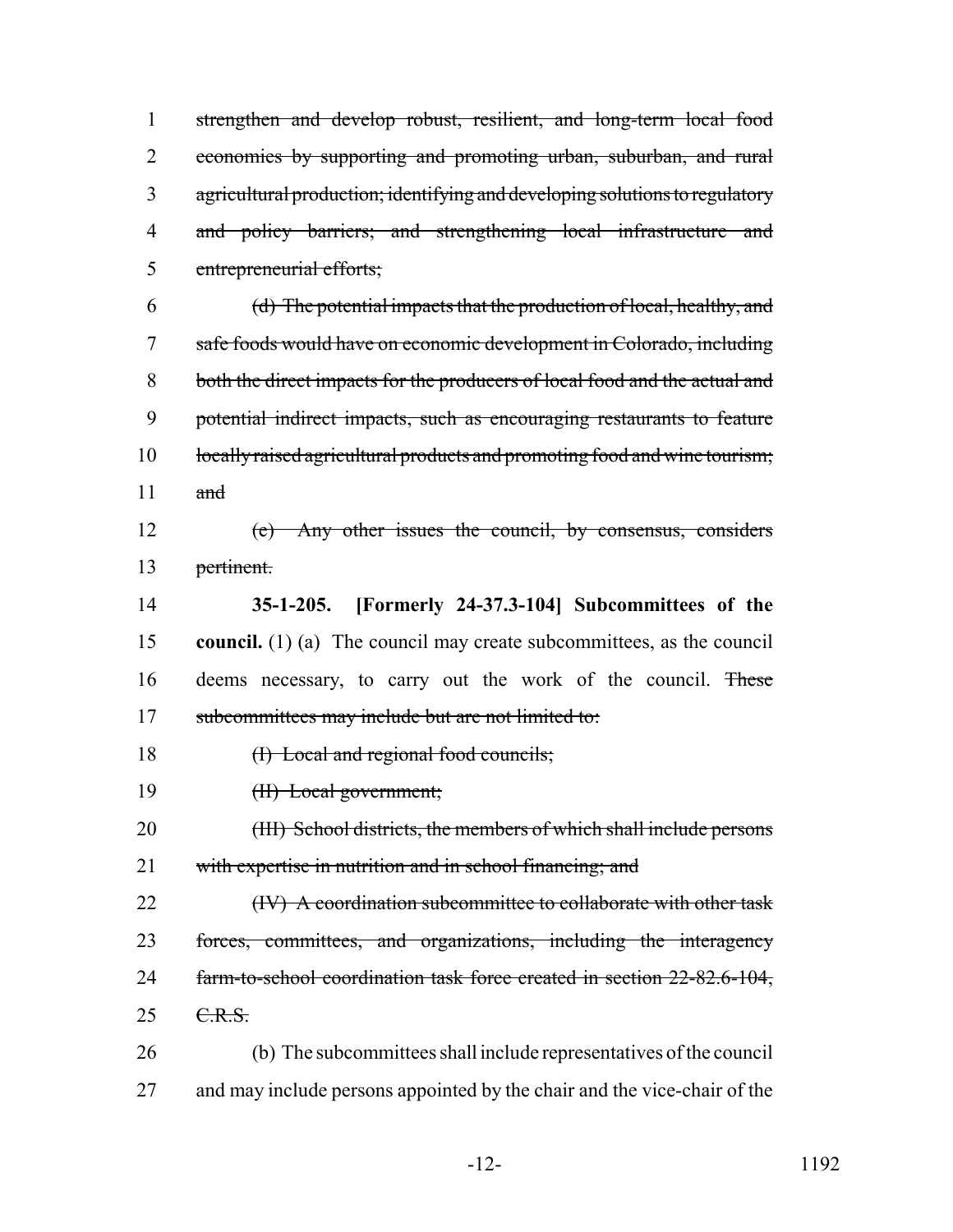1 council who are not members of the council.

2 (2) The council may engage in any other activity the council 3 determines is necessary to accomplish the purposes outlined in this article 4 PART 2.

# 5 **35-1-206. [Formerly 24-37.3-105] Fund - acceptance of gifts,**

6 **grants, or donations.** (1) For the purposes of carrying out the duties of 7 the council, the council is authorized to seek and accept gifts, grants, or 8 donations, including in-kind donations, from private or public sources for 9 the purposes of this article PART 2; except that the council may not accept 10 a gift, grant, or donation that is subject to conditions that are inconsistent 11 with this article PART 2 or any other law of the state. The council may 12 accept in-kind donations of staff services from the private sector to staff 13 the council. The council is also authorized to accept and expend federal 14 funds available for food policy councils ITS ACTIVITIES. All private and 15 public moneys MONEY received through gifts, grants, or donations shall 16 be transmitted to the state treasurer, who shall credit the same IT to the 17 food systems advisory council fund, which fund is hereby created and 18 referred to in this section as the "fund". The moneys MONEY in the fund 19 must be IS continuously appropriated by the general assembly to the 20 department of agriculture for allocation to the council for the direct and 21 indirect costs associated with implementing this article PART 2. Any 22 moneys MONEY in the fund not expended for the purpose of this article 23 PART 2 may be invested by the state treasurer as provided by law. All 24 interest and income derived from the investment and deposit of moneys 25 MONEY in the fund shall MUST be credited to the fund. Any unexpended 26 and unencumbered moneys MONEY remaining in the fund at the end of a 27 fiscal year shall MUST remain in the fund and shall MUST not revert or be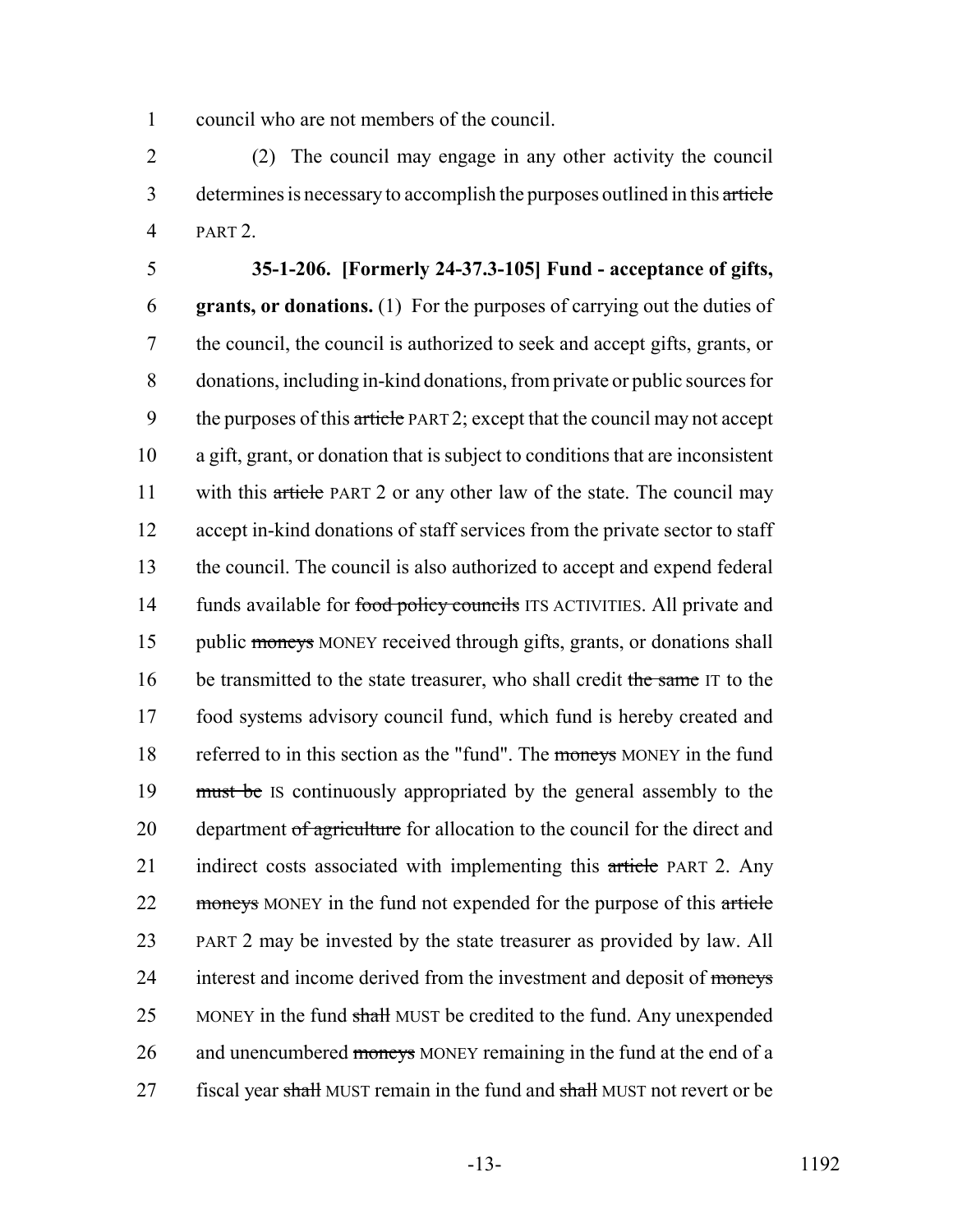| 1              | credited or transferred to the general fund or another fund; except that, if, |
|----------------|-------------------------------------------------------------------------------|
| $\overline{2}$ | at the time this article PART 2 is repealed pursuant to section $24-37.3-107$ |
| 3              | 35-1-208, the fund contains a balance of unencumbered and unexpended          |
| $\overline{4}$ | moneys, those moneys shall revert MONEY, THAT MONEY REVERTS to the            |
| 5              | general fund.                                                                 |
| 6              | (2) Moneys MONEY in the fund may be used for the following                    |
| 7              | purposes:                                                                     |
| 8              | (a) The actual and necessary expenses incurred by members of the              |
| 9              | council for serving on the council;                                           |
| 10             | (b) The costs of staffing the council; and                                    |
| 11             | The costs of preparing and submitting the annual report<br>(c)                |
| 12             | required by section 24-37.3-106 FUNDING PROGRAMS INITIATED BY THE             |
| 13             | COUNCIL OR COUNCIL STAFF.                                                     |
| 14             | (3) It is the intent of the general assembly that no moneys from the          |
| 15             | general fund be appropriated for the council. It is also the intent of the    |
| 16             | general assembly that no state employees be hired to implement this           |
| 17             | article and that the administrative costs of providing fiscal support to the  |
| 18             | council be absorbed by the department of agriculture.                         |
| 19             | (4) If the council does not receive sufficient moneys through gifts,          |
| 20             | grants, and donations pursuant to subsection (1) of this section to carry     |
| 21             | out the duties of the council, the council shall not meet and shall not       |
| 22             | prepare an annual report pursuant to section 24-37.3-106 until such time      |
| 23             | as sufficient moneys become available.                                        |
| 24             | 35-1-207. [Formerly 24-37.3-106] Reports - recommendations.                   |
| 25             | Commencing October 1, 2011, and on or before October 1 of each year           |
| 26             | thereafter, the council shall report its findings and recommendations,        |
| 27             | including any legislative proposals or proposals for administrative action,   |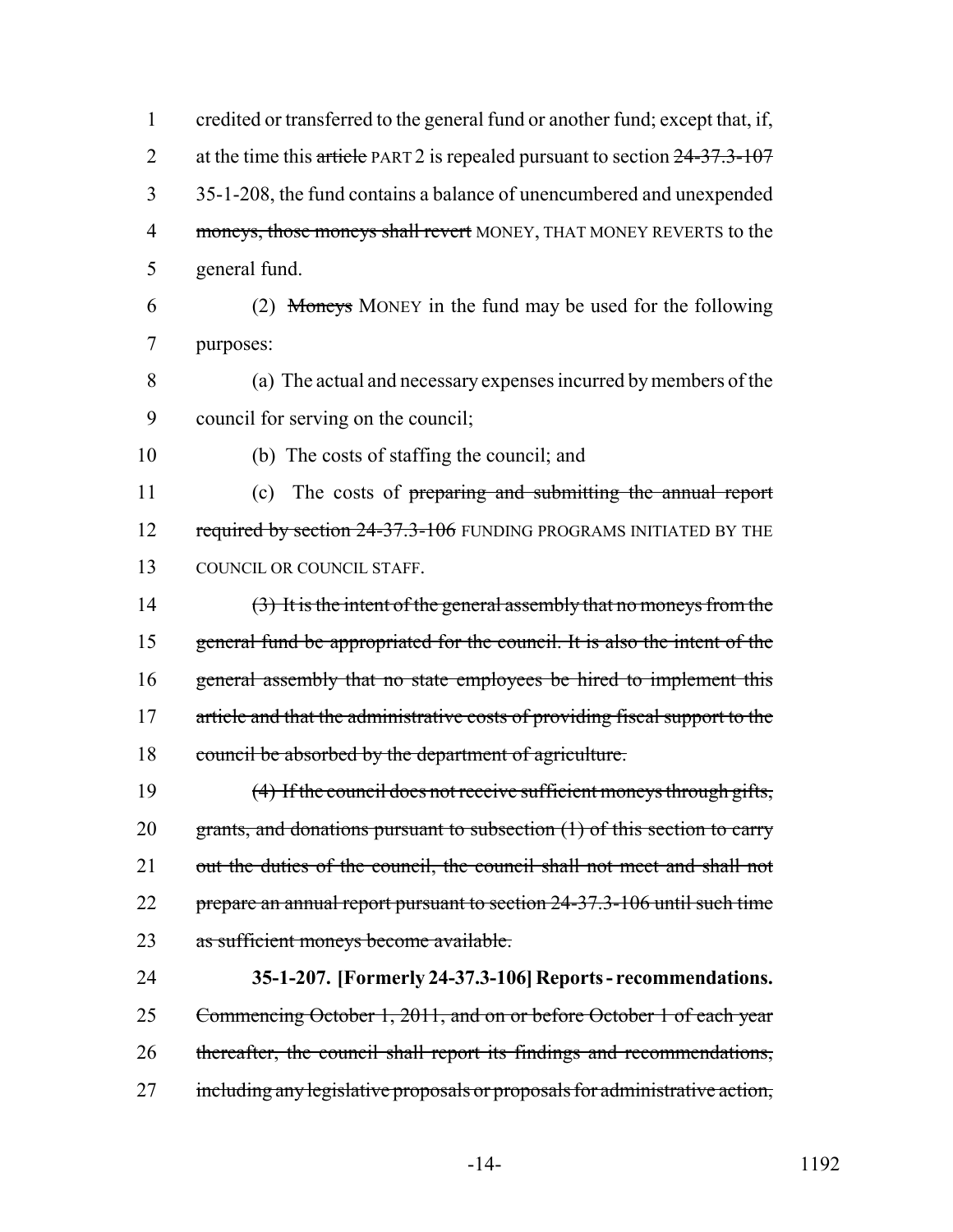to the general assembly, the governor, and the commissioner of 2 agriculture pursuant to section 24-1-136(9). NOTWITHSTANDING SECTION 3 24-1-136 (11)(a)(I), no later than January 31,  $\frac{2012}{2019}$ , and every 4 January 31 EVERY OTHER YEAR thereafter, the council shall also report its findings and recommendations, including any legislative proposals, THE 6 INFORMATION SPECIFIED IN SECTION -1-204 (1)(f) to the house health 7 and human services EDUCATION committee; the senate health and human services EDUCATION committee; the house agriculture, livestock, and 9 natural resources committee; and the senate agriculture, and natural resources, AND ENERGY committee or their successor committees.

 **35-1-208. [Formerly 24-37.3-107] Repeal of part.** This article PART 2 is repealed, effective September 1, 2018. Prior to such 2022. 13 BEFORE ITS repeal, the food systems advisory council shall be reviewed 14 IS SCHEDULED FOR REVIEW as provided for in section 2-3-1203. C.R.S.

 **SECTION 2. Repeal of relocated provisions in this act.** In Colorado Revised Statutes, **repeal** article 37.3 of title 24.

 **SECTION 3.** In Colorado Revised Statutes, 2-3-1203, **amend** (13)(a) introductory portion; **repeal** (7)(a)(I); and **add** (13)(a)(IV) as follows:

 **2-3-1203. Sunset review of advisory committees - legislative declaration - definition - repeal.** (7) (a) The following statutory authorizations for the designated advisory committees will repeal on September 1, 2018:

 (I) The Colorado food systems advisory council created in section 25  $24-37.3-102$ , C.R.S.;

26 (13) (a) The following dates are the dates on which the statutory 27 authorization AUTHORIZATIONS for the designated advisory committees